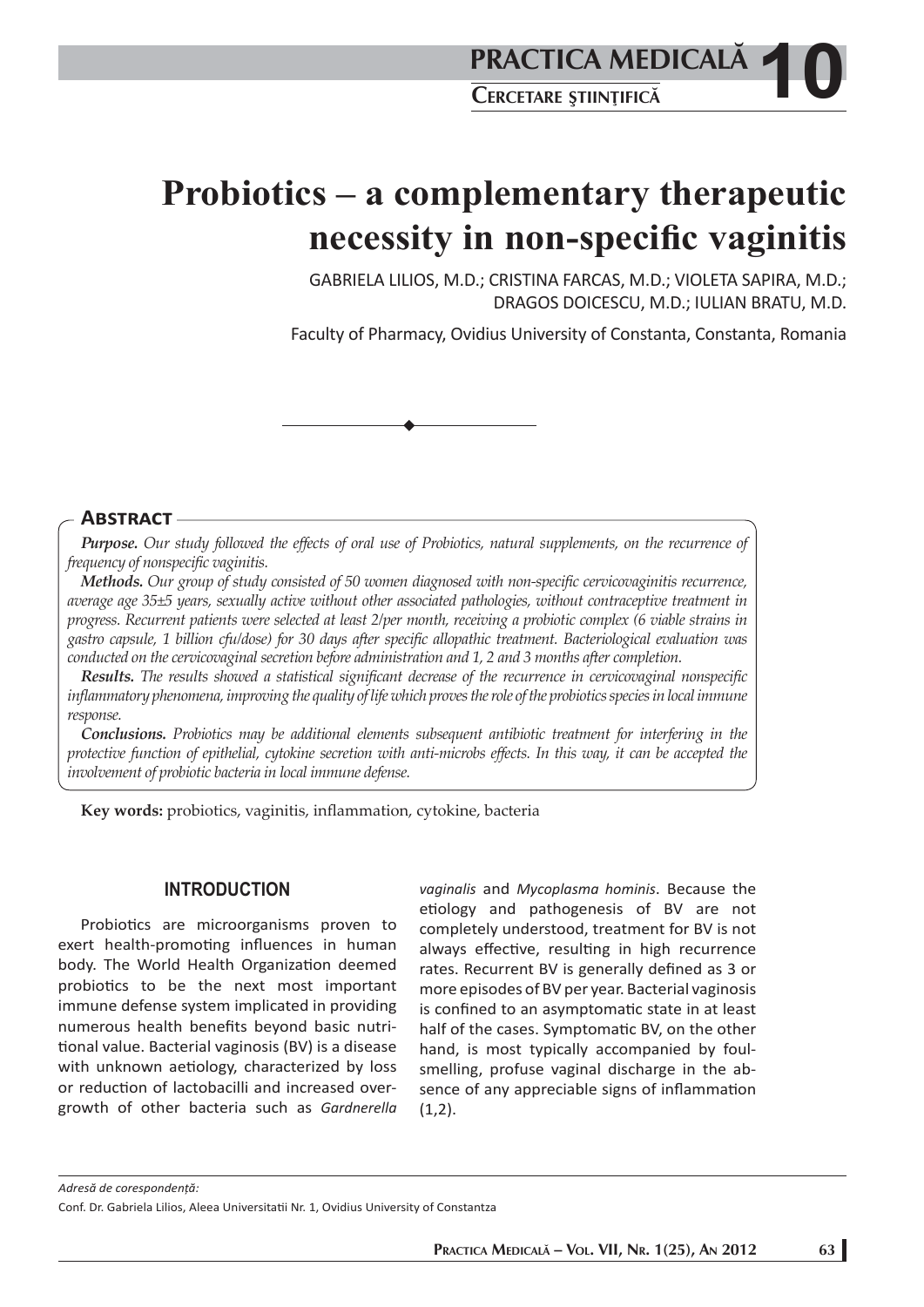## **MATERIAL AND METHODS**

Our study followed the effects of oral use of Probiotics, natural supplements, on the recurrence of frequency of nonspecific vaginitis (BV).

Our group of study consisted of 50 women diagnosed with non-specific cervicovaginitis recurrence, average age 35±5 years, sexually active without other associated pathologies, without contraceptive treatment in progress. This test group 1 received a probiotic complex (6 viable strains in gastro capsule, 1 billion cfu/ dose) for 30 days after specific allopathic treatment. (10 days every month, during 3 menstrual cycles lengthens). Bacteriological evaluation was conducted on the cervicovaginal secretion before administration and 1, 2 and 3 months after completion. We used a probiotic complex with species of Lactobacillus Acidophilus, Bifidobacterium Longum, Bifidobacterium Lactis, Lactobacillus Rhamnosus, Lactobacillus Bulgaricus, Lactobacillus Plantarum, 1 billion colony forming unit (cfu)/cps, 2cps per day. The results were compared (during this period of 3 month) with another test group 2, of 50 women with BV, without probiotic therapy after specific allopathic treatment.

The primary objective of this study was to investigate if supplementary lactobacilli treatment could improve the initial cure rate after vaginal clindamycin therapy, and secondly, if lactobacilli as repeated adjunct treatment during 3 menstrual cycles could lengthen the time to relapse after initial cure.

The study was conducted at an out-patient private clinic in Constanta, Romania from September 2010 until December 2010, after signing the informed consent document. All women with symptomatic BV who visited the clinic and fulfilled the inclusion criteria were consecutively invited to participate in a prospective study of lactobacilli supplementing the clindamycin therapy. Inclusion criteria were: regularly menstruating women, with normal gynaecological status, not pregnant or breast feeding, and without signs of other genital tract infections. Laboratory diagnosis typically involves the quantitation of bacterial cell morphotypes on a Gram-stained vaginal smear.

Therapy of BV typically involves treatment with oral or intravaginal metronidazole or clindamycin (Table 1).

### **RESULTS AND DISCUSSIONS**

An analysis of the vaginal microflora over the course of the menstrual cycle has shown that only 22% women maintain a lactobacilli-dominated flora, and although epithelial cell receptivity to lactobacilli adhesion increases at peak estrogen levels midcycle, it is still not clear what factors cause such a dramatic alteration in the flora. An inability to regenerate sufficient lactobacilli after treatment may be a cause of BV recurrence, and several researchers have looked into probiotic therapy as an adjunct to traditional antimicrobial treatment. The results showed a statistical significant decrease of the recurrence in cervicovaginal nonspecific inflammatory phenomena, after probiotic therapy (Figure 1), improving the quality of life which proves the role of the probiotics species in local immune response.



*FIGURE 1. Graphic representati on of the BV recurrences*

The results obtained after probiotic complex administration in patients with BV is due to the following actions of probiotics species: stabilized the intestinal barrier function, decreases in bacterial overgrowth, stimulation of local immune responses, increased IgA secretion, increased

*TABLE 1. Treatment guidelines for bacterial vaginosis according to the CDC*

*Recommended regimens (CDC, 2006)*

- Metronidazole 500 mg orally twice daily for 7 days, or
- Metronidazole gel (0.75%), one full applicator (5 g) intravaginally, once daily for 5 days, or
- Clindamycin cream (2%), one full applicator (5 g) intravaginally at bedtime for 7 days
- *Alternati ve regimens (CDC, 2006)*
- Clindamycin 300 mg orally twice daily for 7 days, or
- Clindamycin ovules 100 mg intravaginally once at bedtime for 3 days